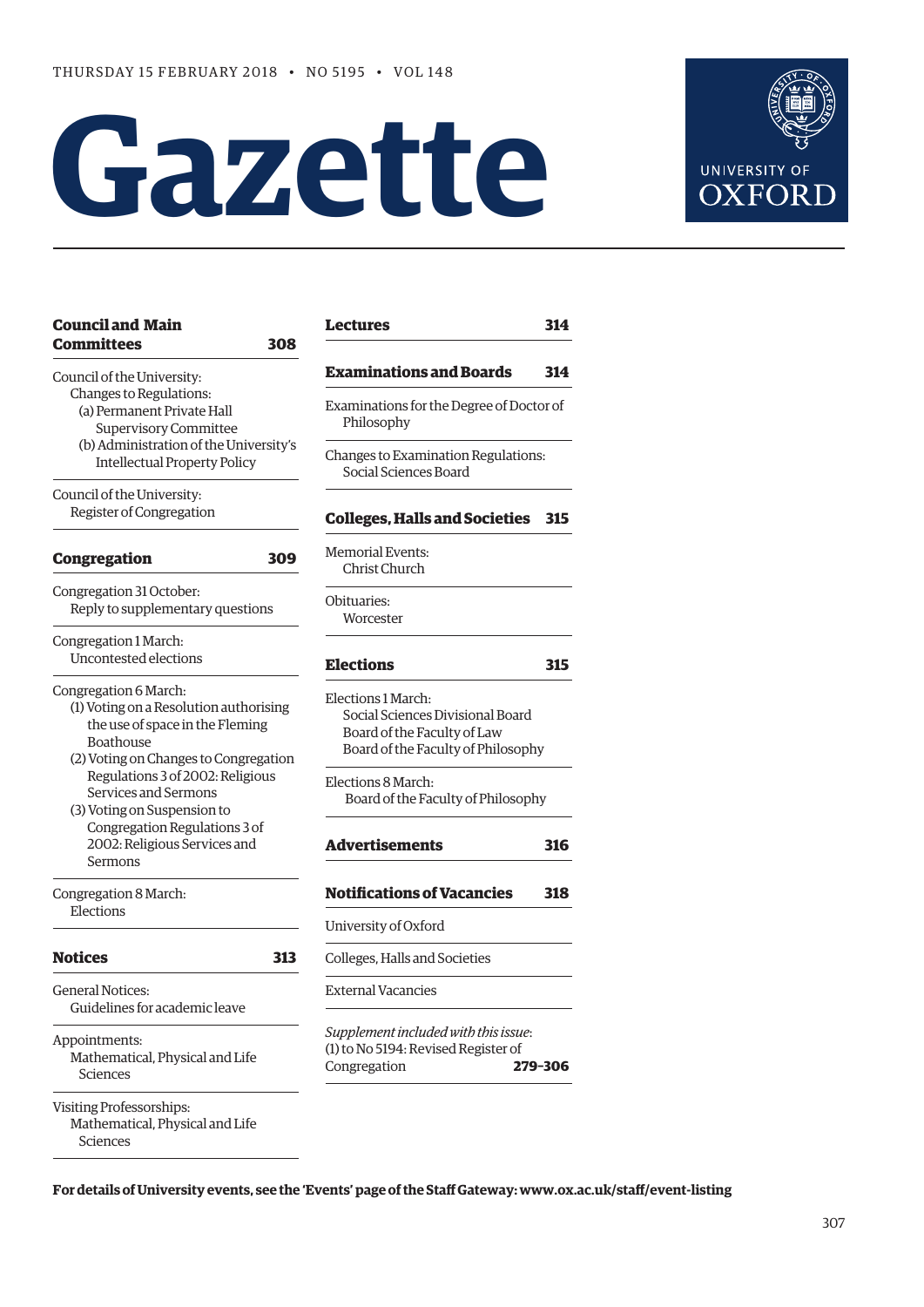## <span id="page-1-0"></span>Council and Main Committees

#### **Council of the University**

#### **Changes to Regulations**

Council has made the following change to regulations, to come into effect on **2 March**.

#### **(a) Permanent Private Hall Supervisory Committee**

#### *Explanatory Note*

The following change in the regulations updates the details of the student membership of PPHSC, without altering the number of student members.

#### *Text of Regulations*

In Council Regulations 15 of 2002, Part 35, concerning the Permanent Private Hall Supervisory Committee, amend regulations 35.1 (10) (new text underlined, deleted text struck through):

'35.1. The Permanent Private Hall Supervisory Committee shall be a Subcommittee of the Education Committee and shall consist of:

(1) a chair, appointed by the Pro-Vice-Chancellor (Education) with the approval of the Education Committee;

(2)–(4) the Proctors and the Assessor *ex officio*;

(5), (6) two persons, one appointed by the Humanities Division and one appointed by the Social Sciences Division, from the main subject areas provided in the Halls, at graduate level;

(7), (8) two persons, one appointed by the Humanities Division and one appointed by the Social Sciences Division, from the main subject areas provided in the Halls, at undergraduate level;

(9) one person appointed by the Conference of Colleges who shall not be a member of a Permanent Private Hall;

(10) the Vice-President (Access and Academic Affairs) or the Vice-President (Graduates) one of the sabbatical trustees of the Oxford University Student Union as may be agreed between them.'

#### **(b) Administration of the University's Intellectual Property Policy**

#### *Explanatory Note*

A change to the regulations for the Administration of the University's Intellectual Property Policy is proposed in order to reflect the additional cost (0.5%) imposed on the University payroll by the introduction of the Apprenticeship Levy. The additional 0.5% will be added to the percentage of income transferable to the General Revenue account, taking this to 14.3%. This will have the effect of reducing the overall percentage of income available for distribution to researchers by 0.5% to 85.7%.

#### *Text of Regulations*

In Council Regulations 7 of 2002, concerning the Administration of the University's Intellectual Property Policy, amend existing regulation 7.(4) as follows (new text underlined, deleted text struck through):

'7.(4) Other net revenue received by the University shall be distributed as follows, unless otherwise specified in arrangements for commissioned works:

| revenue                              | Total net Researcher(s) | General<br>Revenue<br>Account | Department(s) |
|--------------------------------------|-------------------------|-------------------------------|---------------|
| Up to<br>£50K                        | 86.285.7%*              | 13.814.3%*                    | 0%            |
| Band from<br>£50K and<br>up to £500K | 45%                     | 30%                           | 25%           |
| Over<br>£500K                        | 22.5%                   | 40%                           | 37.5%         |

The percentage asterisked above in the General Revenue Account column is intended to put the University in funds to pay all Employer's salary costs, such as National Insurance, Apprenticeship Levy, and any other payroll-related taxes imposed by HMRC the employer's National Insurance Contribution(s), but otherwise to leave the General Revenue Account out of the allocation of the band in question:. bBoth asterisked percentages shall be adjusted to match this intention, as and when the rates of National Insurance Contribution said costs vary.'

#### **Council of the University**

#### **Register of Congregation**

The Vice-Chancellor reports that the following names have been added to the Register of Congregation:

Bongianino, U, Lady Margaret Hall Bonsall, D G, Faculty of Clinical Medicine Gittings, A M, IT Services Kemp, J C, Social Sciences Divisional **Office** Latif, M A, Faculty of Clinical Medicine Mann, L, Queen's Mentzer, A J, Keble Theaker, H, St Anne's Walters, A J, Lincoln Williams, C J, Subdepartment of Astrophysics

#### **Divisional and Faculty Boards**

For changes in regulations for examinations see '[Examinations and Boards'](#page-7-0) below.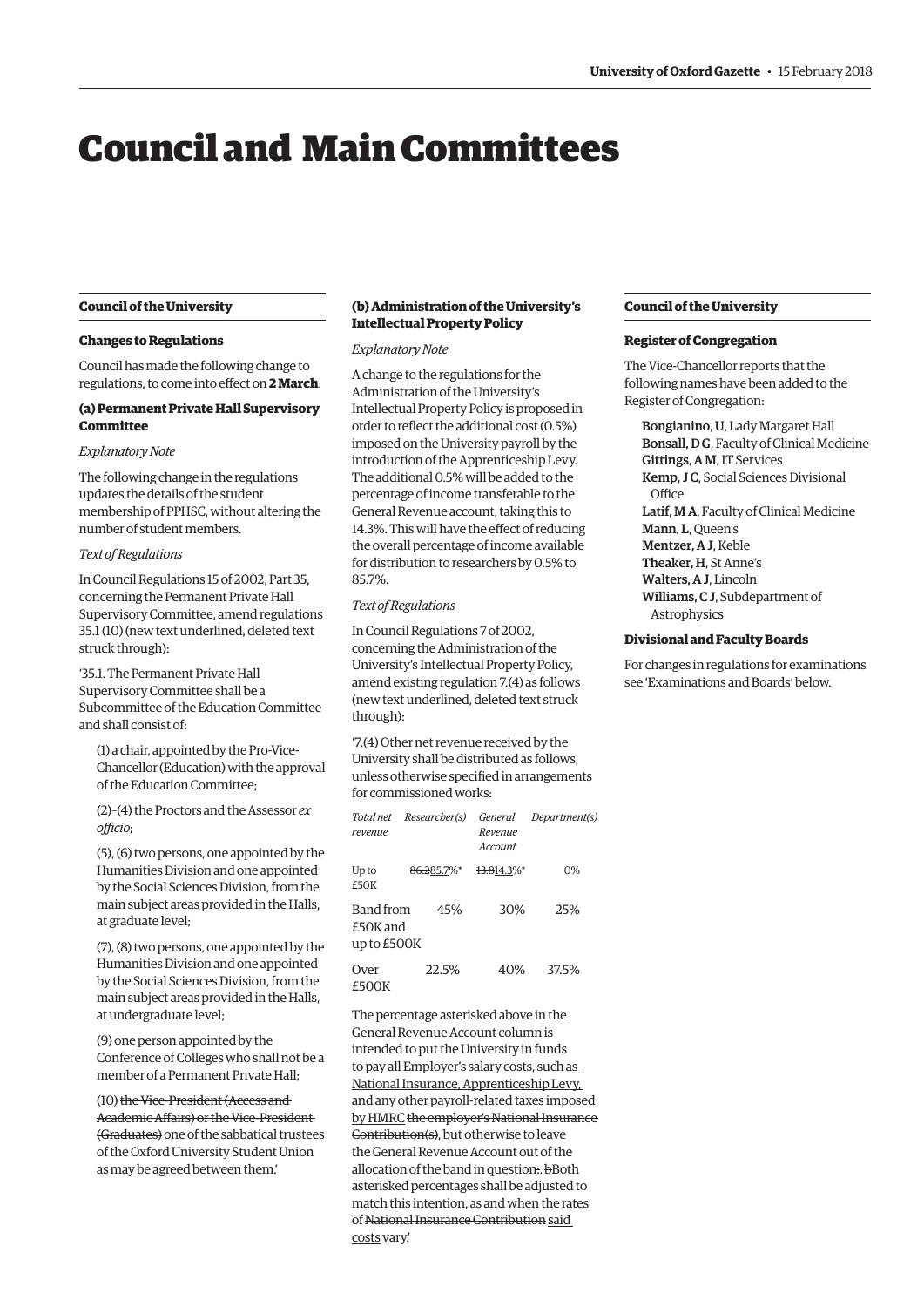## <span id="page-2-0"></span>Congregation

#### **Congregation** 31 October

#### **Reply to supplementary questions**

At the meeting of Congregation on 31 October (see *Gazette* No 5185, 9 November 2017: www.ox.ac.uk/ [gazette/2017-2018/9november2017-no5185/](www.ox.ac.uk/gazette/2017-2018/9november2017-no5185/councilandmaincommittees/#262367) councilandmaincommittees/#262367), the question and reply were taken as read and seven supplementary questions were asked by Professor Ball, Queen's, and Professor Ewart, Worcester. The supplementary questions and the replies, which have been approved by Council, are set out below.

#### *Supplementary question 1*

Given that it is stated on the updated Personnel website that 'final arrangements are subject to approval by Council on the recommendations of the Personnel Committee later in MT 2017',<sup>1</sup> will Council clarify exactly what is referred to in its reply implying that these have already been approved by Congregation: *the new procedures that incorporate the changes approved by Congregation in May 2017 will be monitored by the Personnel Committee and the next review will take place in 2021*.

#### *Reply*

Congregation agreed changes to the age and coverage of the EJRA in May 2017, to take effect from 1 October 2017. The revised policy and procedure that take account of these changes and of the other recommendations of the EJRA Review Group were considered by Personnel Committee on 19 October and recommended to Council. Council considered them on 27 November and approved them for immediate publication: www.admin.ox.ac.uk/personnel/end/ [retirement/acrelretire8+/ejraproc. They will](www.admin.ox.ac.uk/personnel/end/retirement/acrelretire8+/ejraproc)  be monitored by Personnel Committee and reviewed in 2021.

#### *Supplementary question 2*

Council says that 'the judgment of Sir Mark Waller concerned procedures that are no longer in use; several matters about which he expressed concern were

addressed in the procedures that have been in place since 1 October 2015'. But he also expressed concerns about those amended procedures and, according to the letters sent to all those affected, these procedures are to be employed in the consideration of applications made by those due to retire in 2019. Will the Council explain why it considers it fair to continue for so long with procedures it admits are only partially amended?

#### *Reply*

The procedures in place from 1 October 2015 remained in operation for applications submitted on or before 30 September 2017 following the vote of Congregation to adopt the changes recommended by the Review Group. This includes applications from those with a 30 September 2019 retirement date. This is because (a) the revisions approved by Congregation have a date of effect of 1 October 2017, (b) time was needed to prepare a revised policy and procedure and for the drafts to be considered by Personnel Committee and Council, which do not meet in the summer vacation, and (c) applications for the 30 September 2017 deadline were already in train.

Applications for extended employment submitted from 1 October 2017 will be subject to the revised policy and procedure discussed in question 1 above.

#### *Supplementary question 3*

Given that the Appeal Court was expressly constituted under the North statutes to be compliant with the requirement of the Human Rights Act 1998 that it be an independent tribunal,<sup>2</sup> will the Council explain how the University Appeal Panel meets that requirement as a substitute avenue of recourse for appellants under the EJRA?

#### *Reply*

The reference within the *Gazette* Supplement that is footnoted in the question indicates that in 2001 it was thought to be important to set up a Court of Summary Jurisdiction to ensure compliance with the Human Rights Act. Over 16 years

2 [www.ox.ac.uk/gazette/2000-1/supps/1\\_4593.pdf](www.ox.ac.uk/gazette/2000-1/supps/1_4593.pdf)

have elapsed since that decision was taken and nearly 20 years have elapsed since the enactment of the Human Rights Act 1998. During that time the understanding of the requirements placed upon employers by the Human Rights Act 1998 has become clearer as a result of numerous judgments by the civil courts and the European Court of Human Rights.

The provisions of the Human Rights Act 1998 and Article 6 of the European Convention on Human Rights do not require employers to have an external appeal body to hear appeals brought by employees. In most situations the Article 6 requirements will not apply in internal appeal hearings.

In any event, it is noted that the membership of the University Appeal Panel is drawn by lot from a pool of people who were elected from the whole of Congregation. Regulation 7 of Council Regulations 3 of 2017 specifies that a person is ineligible to serve if they have a prior involvement in the case or conflict of interest. Therefore, the members of the University Appeal Panel are both independent and impartial.

Council is not aware of any other University in the UK, including Cambridge, that has an appeal body that is chaired by external lawyers, and Council understands that employee appeals in the Higher Education context are generally heard by individuals or panels that are internal to the relevant organisation. The vast majority of employers in the UK have appeal mechanisms whereby appeals will be determined by a single senior manager appointed by management. Council understands that this widespread practice has never been considered to be a breach of an employee's human rights.

#### *Supplementary question 4*

Given that Council has only given examples of 'changes made' in response to the concerns expressed by Dame Janet Smith and has not related them specifically to passages in her now published judgment, will it provide a full list with paragraph references to the judgment?

<sup>1</sup> [www.admin.ox.ac.uk/personnel/end/retirement/](http://www.admin.ox.ac.uk/personnel/end/retirement/acrelretire8+/ejraproc/) acrelretire8+/ejra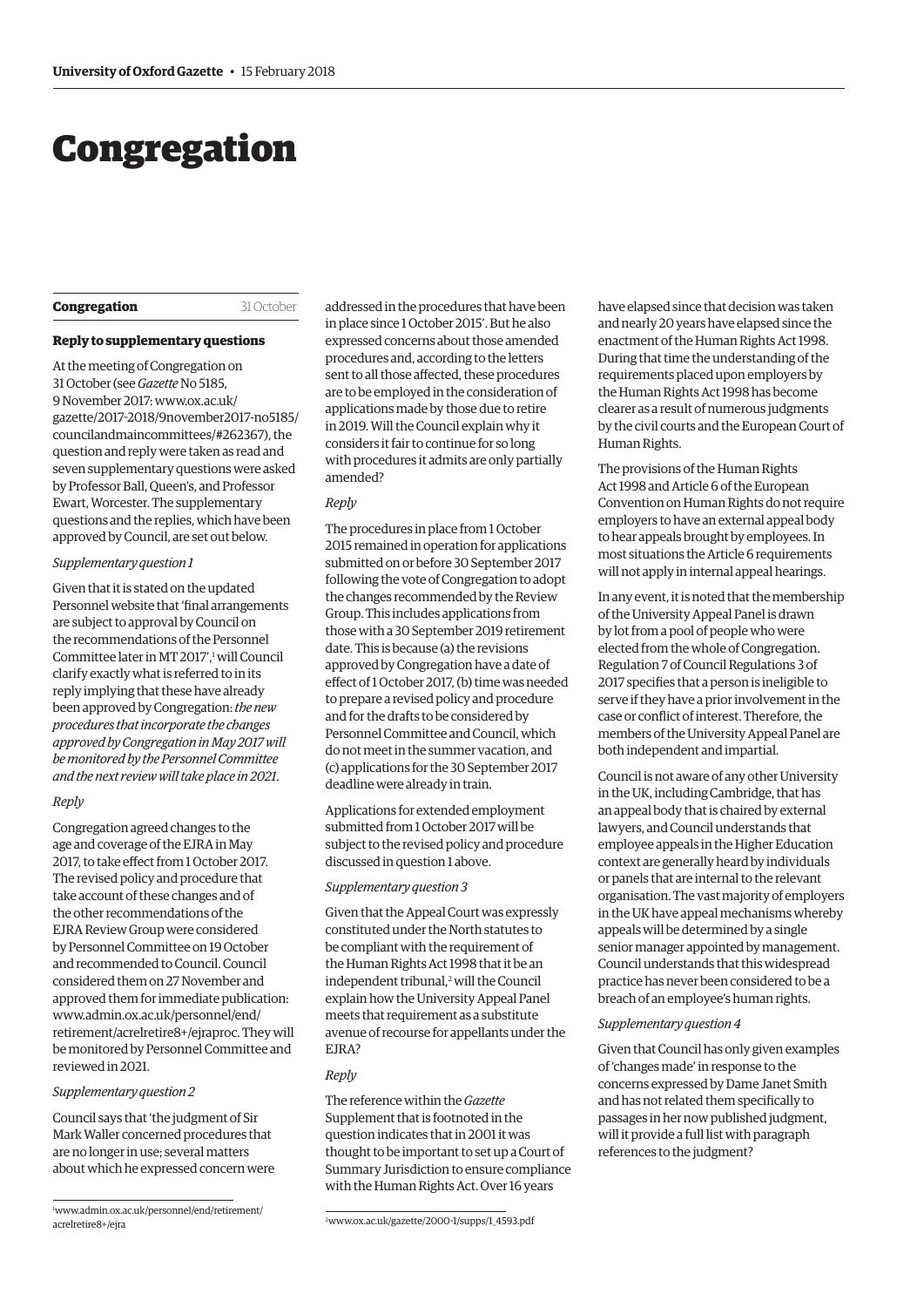#### *Reply*

The original response is copied below, with paragraph references to Dame Janet's judgment inserted.

a. In response to Dame Janet Smith's concern that the views of departments and divisions had too much influence over the outcome of individuals' applications for employment beyond the EJRA (paras 86–88 of the judgment), changes were made to the application forms and processes, such that:

i. individuals now submit their own applications, rather than departments managing the application process;

ii. departments are only asked to provide factual comment on aspects of the application and not to 'support' it or otherwise;

iii. departments are asked to confirm that informal discussions have taken place and that options other than extended employment have been discussed (responding to paras 32 and 75 of the judgment);

iv. there is no contested case hearing when there is divergence between the views of individuals and departments;

b. the 'Considerations' (the type of matters to be taken into account when deciding whether to approve an application for extended employment) were restructured and clarified eg:

i. concerns that the link between the Aims and the Considerations were unclear (para 84 of the judgment) were addressed by the inclusion of an introductory section to the Considerations (para 36 in the EJRA policy). This makes clear that applicants holding substantive academic posts are expected in most cases to vacate those posts and to self-fund their new specially created, fixed-term post, in order that their substantive post can be refilled in support of the Aims, particularly those relating to intergenerational fairness, diversity and refreshment;

ii. references to academic distinction were removed to avoid giving the impression that decisions included an element of selection on the basis of performance assessment (responding to paras 74, 88 and 100 of the judgment);

c. the need to avoid performance management was removed as an Aim of the EJRA Policy (paras 55 and 67 of the judgment); and

d. 'prospective applications' ie those made by departments on behalf of newly appointed staff were removed (para 45 of the judgment).

A full description of the changes made can be found in the *Gazette* dated 4 June 2015: [www.ox.ac.uk/gazette/2014-](http://www.ox.ac.uk/gazette/2014-2015/4june2015-no5099/notices/#208402) [2015/4june2015-no5099/notices/#208402.](http://www.ox.ac.uk/gazette/2014-2015/4june2015-no5099/notices/#208402)  The changes reflect not only Dame Janet Smith's judgment but also confidential and privileged legal advice and the experience of those who had operated the procedures.

Those who wish to compare the procedures in place before 2015 with those effective from 30 September 2015 will find them here:

procedures prior to 30 September 2015: [www.admin.ox.ac.uk/personnel/cops/](www.admin.ox.ac.uk/personnel/cops/pre2015) pre2015

procedures from 30 September 2015: [www.admin.ox.ac.uk/personnel/end/](www.admin.ox.ac.uk/personnel/end/retirement/revisedejra/revaim) retirement/revisedejra/revaim

#### *Supplementary question 5*

Council states correctly that 'the Statutes provide for Congregation, rather than an external judge, to have the power to repeal, amend or add to the Statutes and Regulations'. However, given that the Council has accepted the decisions of two external judges as constituting preliminary determination of the lawfulness of the University's EJRA procedures and then made changes accordingly, and given that Dame Janet Smith held 'that the University cannot rely on the EJRA to show that the dismissal is automatically fair' (para 72), will the Council explain what internal avenue of recourse will now be available to an appellant who wishes to challenge the

fundamental lawfulness of the procedure, given that both Dame Janet Smith and Sir Mark Waller held that the Appeal Court had jurisdiction to consider that question?

#### *Reply*

Council has not accepted the decisions of the Appeal Court relating to the EJRA as determinative of its lawfulness. It has considered each of the decisions in the context of its confidential and privileged legal advice and taken steps to refine the Aims of the policy and the extensions procedure as it deemed necessary in each case.

There are various mechanisms through which members of Congregation can raise matters concerning the policy and administration of the University. The resolutions put forward by members of Congregation in relation to the EJRA in Trinity term 2017 are examples of individuals doing just that. Questions of lawfulness or otherwise are appropriately to be determined by the civil courts and tribunals, as they would be in relation to actions taken by any other organisation. Those who believe that the EJRA extensions procedure has been misapplied to them may appeal to the University Appeal Panel, as individually notified.

#### *Supplementary question 6*

In its Reply the Council speaks of 'Considerations' defining them as 'the type of matters to be taken into account when deciding whether to approve an application for extended employment'. Will Council explain how the 'procedures' so far published at any stage in the EJRA comply with the requirements for the application of agreed criteria by systematic and recorded 'evaluation' by panel members, as set out in Universities Funding Council ex p. The Institute of Dental Surgery [1993] EWHC Admin 5 (30 July 1993), at: *thatthe respondent,…recognising, as the respondent does, the need for uniformity and consistency of approach, did not work by agreeing the criteria by which it would judge…so that each panel member might before and after discussion make an evaluation within an agreed range on each criterion*. The form to be completed on behalf of the division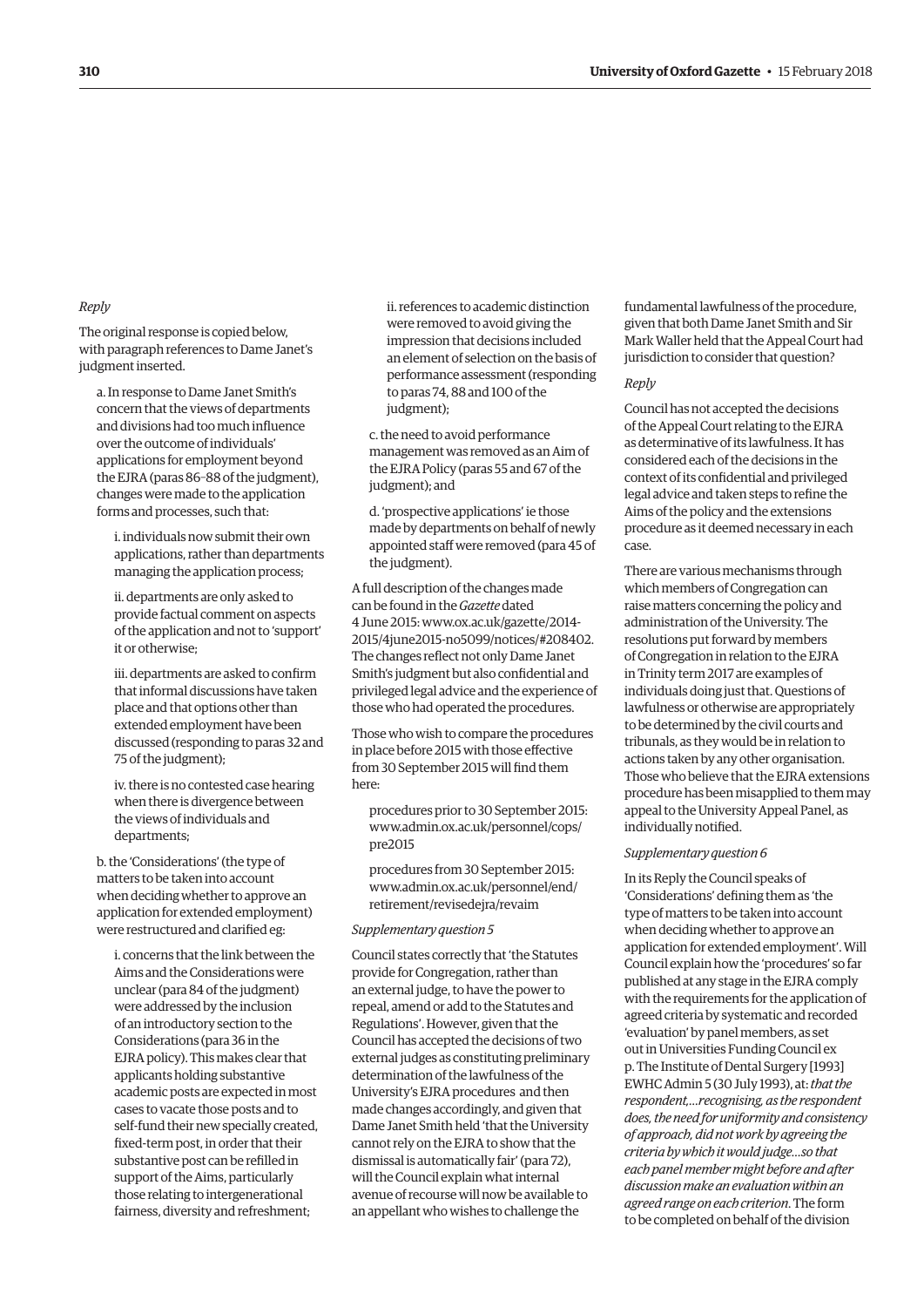requires an evaluation of the strategic importance of the work. Will Council explain how this evaluation can be made without reference to the 'academic distinction' of the applicant's work?

#### *Reply*

The Considerations, which are given at Section VI of the Procedure, operate as the agreed criteria used by the EJRA Committee when it evaluates applications. Each of the Considerations is carefully considered in so far as it is relevant to the individual case, within a gathered field, by an experienced standing committee, the majority of whom are senior academics. This provides for consistency of treatment. The committee's decision is recorded in each case in the minutes of the meeting and reasons are given in the outcome letter to the individual applicant.

Strategic importance is distinct from academic distinction; the former relates to the divisional research priorities and relevant strategic plans. Individuals may be doing work of considerable academic distinction, which nonetheless is not of strategic importance to the division. It is expected that the division will in each case assess the strategic importance of the work proposed to be carried out during the extension requested in the context of the divisional research priorities and relevant strategic plans. This process is not an assessment of academic distinction.

#### *Supplementary question 7*

Given that the Council has not replied to the request that a full Report be presented to Congregation but has merely 'commented' that 'Congregation has considered the EJRA repeatedly over the last 18 months and has decided on each occasion that it wishes to retain it', will Council explain how Congregation was able to do this relying on the necessary information it needed to give informed approval, when it had not then had an opportunity to read the Appeal Court judgment of Dame Janet Smith?

#### *Reply*

Congregation had a wealth of information available to it in considering the EJRA. In particular, in the most recent votes in

May 2017 (when Congregation voted to make changes to Statute XIV and Council Regulations 3 of 2004 in order to enact without amendment the recommendations of the EJRA Review Group that the age of the EJRA be increased by one year to 30 September preceding the 69th birthday and that the coverage of the EJRA be limited to those in grade 8 and above, and to reject a motion for abolition of the EJRA), it had the extensive report of the EJRA Review Group and its annexes.

#### **Congregation** 1 March

#### **Uncontested elections**

Social Sciences Divisional Board Board of the Faculty of Law Board of the Faculty of Philosophy

Details are in ['Elections' s](#page-8-0)ection below.

#### **Congregation** 6 March

Members of Congregation are reminded that any two members may, not later than **noon on 26 February**, give notice in writing to the Registrar that they wish to oppose or amend the resolution at (1), or the changes to Congregation regulations at (2) and (3) below (see the note on the conduct of business in Congregation below). If no such notice has been given, and unless Council has declared otherwise or the meeting has been adjourned, the resolution and changes to regulations shall be declared carried, and the meeting may be cancelled.

#### **(1) Voting on a Resolution authorising the use of space in the Fleming Boathouse**

#### *Explanatory Note*

The Fleming Boathouse located in Wallingford has historically been owned by Oxford University Boat Club Trust. In 2016 a benefactor made a proposal to the University to establish an endowment of £8m for the purposes of promotion and participation in rowing, and to create a structure bringing the four University rowing clubs together under an Oxford University Rowing Association (OURA). As part of the wider agreement to secure the endowment, it was agreed that the freehold for the Fleming Boathouse site would be transferred from the current owners, Oxford University Boat Club Trust, to the University, on the understanding that the OURA would have exclusive use of the premises under a long lease (50 years).

#### *Text of Resolution*

That approximately 1,765 sqm net usable area in the Fleming Boathouse (building 899) be allocated to the University Sports department, for an initial period of 50 years from completion of the lease.

#### **(2) Voting on Changes to Congregation Regulations 3 of 2002: Religious Services and Sermons**

#### *Explanatory Note*

The following changes to Part 6 of Congregation Regulations 3 of 2002, made on the recommendation of the Committee for the Nomination of Select Preachers, amend the regulations relating to Religious Services and Sermons: (i) to reschedule the Commemoration Day Sermon from Michaelmas to Trinity term; (ii) to extend the rota through which the University's benefactors are commemorated within the Commemoration Day Sermon; and (iii) to correct a cross-referencing error.

#### *Text of Regulations*

**1** In Congregation Regulations 3 of 2002, concerning the conduct of ceremonies in Congregation and certain other ceremonies, in Part 6 delete existing regulation 6.12 and substitute (new text underlined, deleted struck through):

#### '**Sermons to be preached in Full Term in St Mary's Church**

6.12 Sermons shall be preached before the University in St Mary's Church on certain days, namely:

(1) on two Sundays during Michaelmas Full Term:, to be determined by the Committee for the Nomination of Select Preachers;

(a) one to be on the second Sunday, the Commemoration Day sermon; and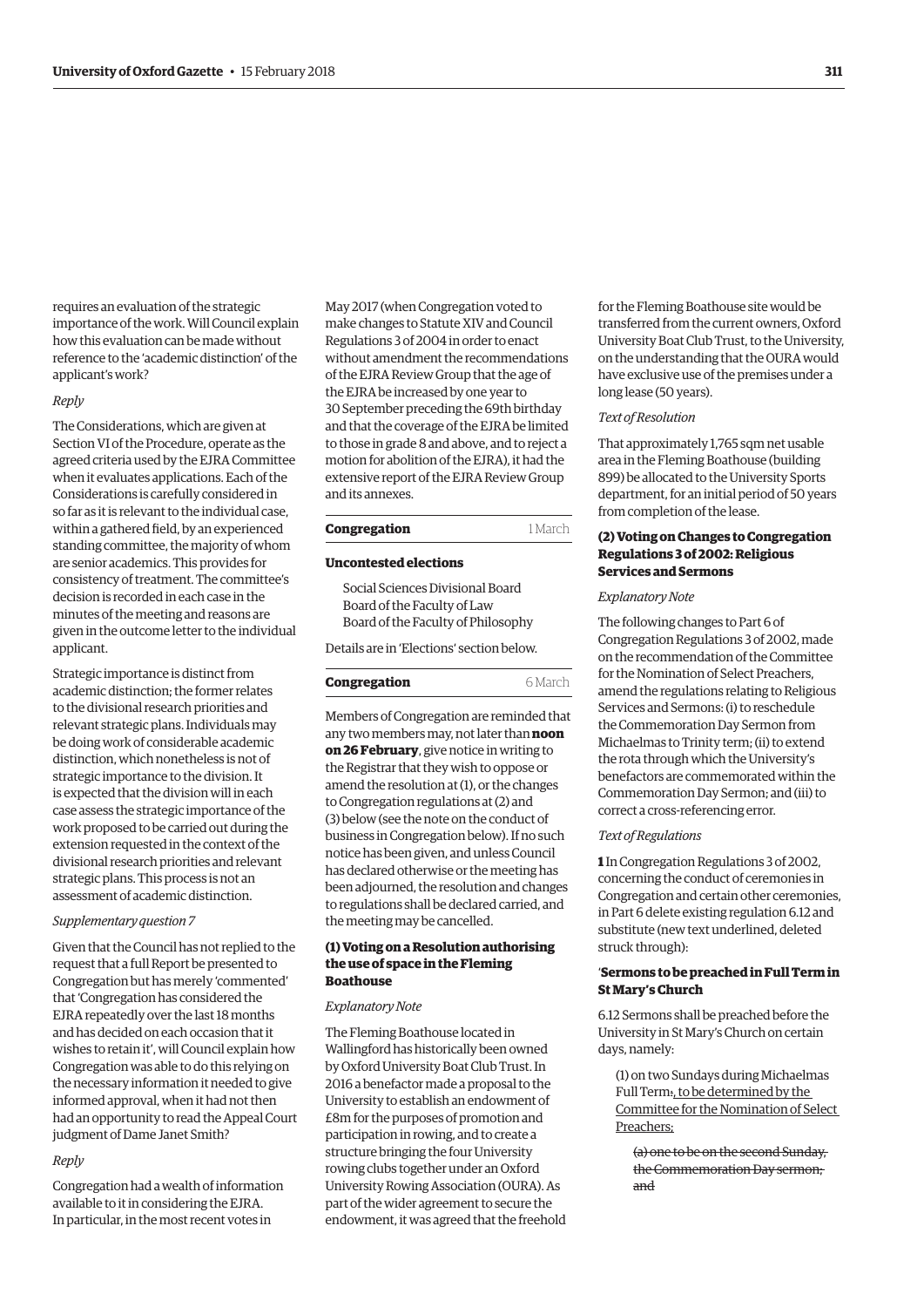#### (b) one to be determined by the Committee for the Nomination of Select Preachers;

(2) on two Sundays during Hilary Full Term, excepting the first day of Hilary Full Term, to be determined by the Committee for the Nomination of Select Preachers;

(3) on the first day of Hilary Full Term, the Latin Sermon (to be preached in accordance with Regulations 6.13 and 6.14 below); and

(4) on no more than two Sundays during Trinity Full Term:, to be determined by the Committee for the Nomination of Select Preachers.

(a) one to be on the third Sunday of term, or such date as the Committee for the Nomination of Select Preachers shall determine, the Commemoration Day Sermon; and

(b) one, if any, to be determined by the Committee for the Nomination of Select Preachers.'

**2** Ibid, amend regulation 6.17 as follows (new text underlined, deleted struck through):

#### '**Sermons to be preached elsewhere than in St Mary's Church**

6.17 Sermons shall be preached before the University in certain colleges, on certain days, namely:

(1) in the Cathedral Church of Christ on the first Sunday in Advent and on Whitsunday;

(2) in Magdalen College, on the Sunday in Full Term nearest St Mark's Day, and on the ninth Sunday of Trinity Term;

(3) in Oriel College, on the eighth Sunday of Hilary Full Term;

(4) in Hertford College, the Macbride Sermon (preached in accordance with Part 34 40 of the Schedule to the Statutes) on the second Sunday in Hilary Term;

(5) in the Cathedral Church of Christ, when a Court Sermon is required;

(6) in Queen's College, on Trinity Sunday;

(7) in rotation, in one of those colleges and societies which have so agreed with the Committee for the Nomination of Select Preachers, the Ramsden Sermon (preached in accordance with Regulation 6.16 above), on the fourth Sunday of Michaelmas Full Term;

(8) in rotation, in one of those colleges and societies which have so agreed with the Committee for the Nomination of Select Preachers, the Sermon on the Sin of Pride (preached in accordance with Regulation 6.15 above), on the last Sunday before Advent;

(9) in rotation, in one of those colleges and societies which have so agreed with the Committee for the Nomination of Select Preachers, the Sermon on the Grace of Humility (preached in accordance with Regulation 6.15 above), on Quinquagesima Sunday.'

**3** Ibid, amend regulation 6.19 as follows (new text underlined, deleted struck through):

#### '**Commemoration of Benefactors**

6.19 The preacher, in a prayer before the University sermon specified in Regulation  $6.12<sup>(1)</sup>(a)(a)$  above, shall make a grateful commemoration of the benefactors of the University, recalling by name those whom Council has decreed shall be commemorated in this way. The list of names shall be divided into six three sections, one of which shall be read out in turn at each successive commemoration. The list shall be held by the Committee for the Nomination of Select Preachers and shall be presented to the committee at its meeting in each Michaelmas Term.'

#### **(3) Voting on Suspension to Congregation Regulations 3 of 2002: Religious Services and Sermons**

#### *Explanatory Note*

The following part suspensions of paragraphs within Part 6 of Congregation Regulations 3 of 2002, made on the recommendation of the Committee for the Nomination of Select Preachers, suspend the regulations to remove the requirement that the Sermon on the Grace of Humility

be preached on Ouinquagesima Sunday.<sup>1</sup> The Sermon on the Grace of Humility will be preached on the previous Sunday within Hilary Term 2019 to avoid a clash with another University Sermon. Such suspensions are to be effective only in relation to Hilary term 2019. The changes proposed in resolution (3) above do not affect the regulations proposed to be suspended. For the avoidance of doubt, the text below shows the current form of the regulations and does not incorporate the changes proposed in resolution (3) above.

#### *Text of Regulations*

**1** In Congregation Regulations 3 of 2002, concerning the Conduct of Ceremonies in Congregation and certain other Ceremonies, suspend part of regulation 6.15 in respect of the Sermon of the Grace of Humility in relation to Hilary Term 2019 only, in the manner indicated below (suspended text struck through):

#### '**Sermons on the Grace of Humility and the Sin of Pride**

6.15 The Sermons on the Grace of Humility and on the Sin of Pride, for which a benefaction was given to the University in 1684 by the Revd William Master, Vicar of Preston, near Cirencester, shall be preached on Quinquagesima Sunday and the last Sunday before Advent respectively, on one of a selection of texts specified by the benefactor.'

**2** Ibid, suspend part of regulation 6.17 (9) (suspended text struck through):

#### '**Sermons to be preached elsewhere than in St Mary's Church**

6.17 (9) in rotation, in one of those colleges and societies which have so agreed with the Committee for the Nomination of Select Preachers, the Sermon on the Grace of Humility (preached in accordance with Regulation 6.15 above), on Quinquagesima Sunday.'

1 The reference to the timing of the Sermon on the Sin of Pride in Regulation 6.15 is also being suspended for clarity, but given the period of the suspension the timing for the Sermon on the Sin of Pride will not be affected.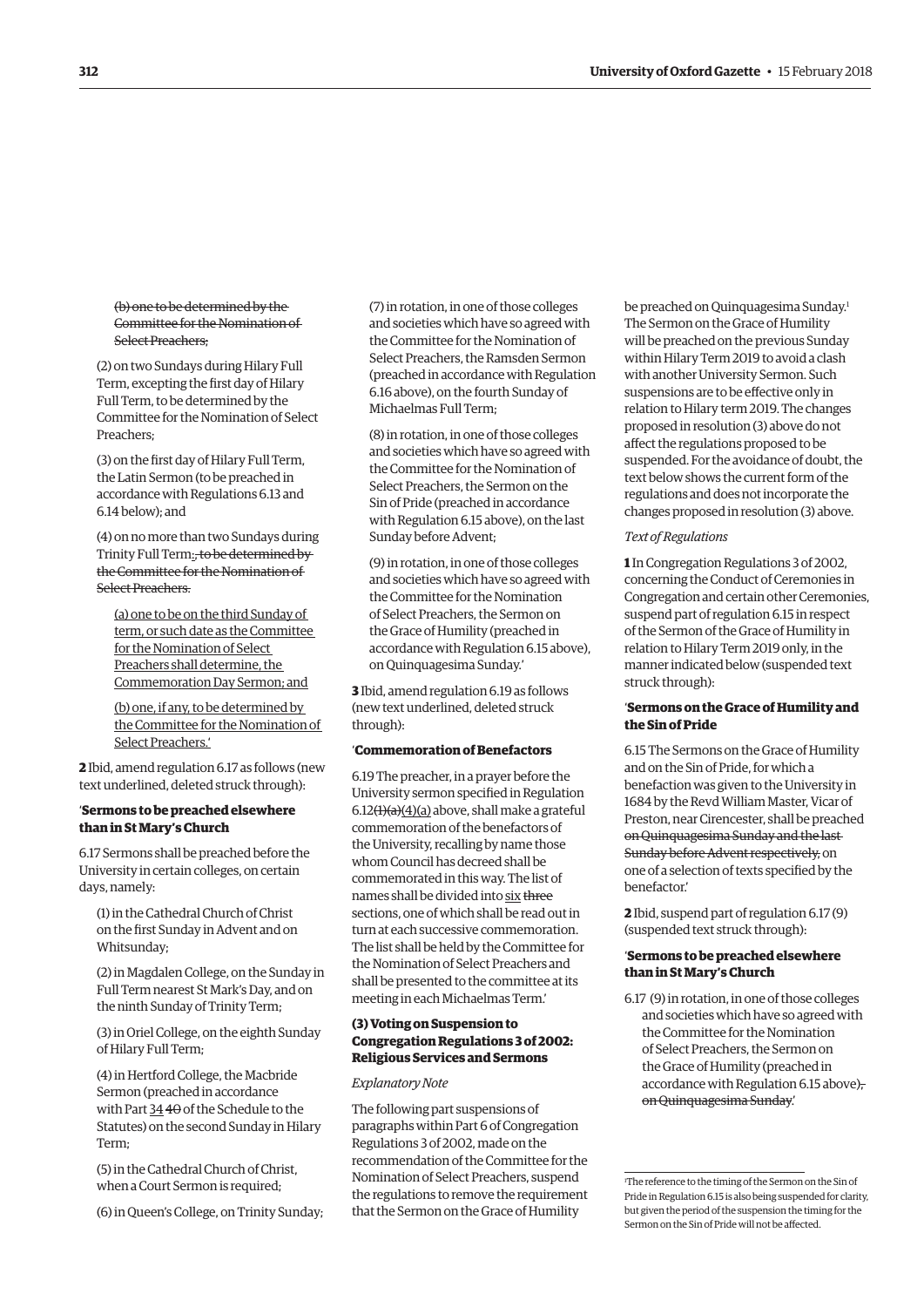## Notices

#### <span id="page-6-0"></span>**Congregation** 8 March

#### **Elections**

Board of the Faculty of Philosophy Details are in ['Elections'](#page-8-0) section below.

#### **Note on procedures in Congregation**

¶ Business in Congregation is conducted in accordance with Congregation Regulations 2 of 2002 [\(www.admin.ox.ac.uk/statutes/](http://www.admin.ox.ac.uk/statutes/regulations/529-122.shtml) [regulations/529-122.shtml\). A](http://www.admin.ox.ac.uk/statutes/regulations/529-122.shtml) printout of these regulations, or of any statute or other regulations, is available from the Council Secretariat on request. A member of Congregation seeking advice on questions relating to its procedures, other than elections, should contact Mrs F Burchett at the University Offices, Wellington Square (telephone: (2)80199; email: felicity. [burchett@admin.ox.ac.uk\); questions](mailto:felicity.burchett@admin.ox.ac.uk)  relating to elections should be directed to the Elections Officer, Ms S L S Mulvihill [\(telephone: \(2\)80463; email: elections.](mailto:elections.office@admin.ox.ac.uk) office@admin.ox.ac.uk).

#### **General Notices**

#### **Guidelines for academic leave**

Academic staff are reminded of the guidelines for applying for and taking leave, which are published on the [Personnel Services website: www.admin.](www.admin.ox.ac.uk/personnel/staffinfo/academic/guidelinesforleave) ox.ac.uk/personnel/staffinfo/academic/ guidelinesforleave.

#### **Appointments**

#### **Mathematical, Physical and Life Sciences**

#### APPOINTMENTS

David Alonso, PhD Autónoma de Madrid, Fellow of St Peter's, Department of Physics from 1 April 2019 until 31 March 2024

Sonya Clegg, PhD Queensland, Fellow of St Anne's, Department of Zoology from 1 September 2018 until 31 August 2023

Robin Evans, DPhil Washington, Fellow of Jesus, Department of Statistics from 1 September 2018 until 31 August 2019

Alexander Lvovsky, PhD Columbia, Fellow of Keble, Department of Physics from 1 August 2018 until 31 July 2023

Hauke Marquardt, PhD FU Berlin, Fellow of Worcester, Department of Earth Sciences from 1 April 2018 until 31 March 2023

Roberto Salguero-Gomez, PhD Pennsylvania, Fellow of Pembroke, Department of Zoology from 1 September 2018 until 31 August 2023

#### **Visiting Professorships**

#### **Mathematical, Physical and Life Sciences**

Professor Swapan Chattopadhyay, BSc St Xavier's College Calcutta, MS PhD Berkeley, MSc Indian IT Kharagpur, Distinguished Scientist, Fermi National Accelerator Laboratory, Visiting Professor in Physics for a further period of 3 years from 13 February 2018

Professor Stephen McMahon, BSc KCL, PhD Imperial, Project Leader, ATLAS Tracker upgrade, Visiting Professor in Physics for a further period of 3 years from 1 February 2018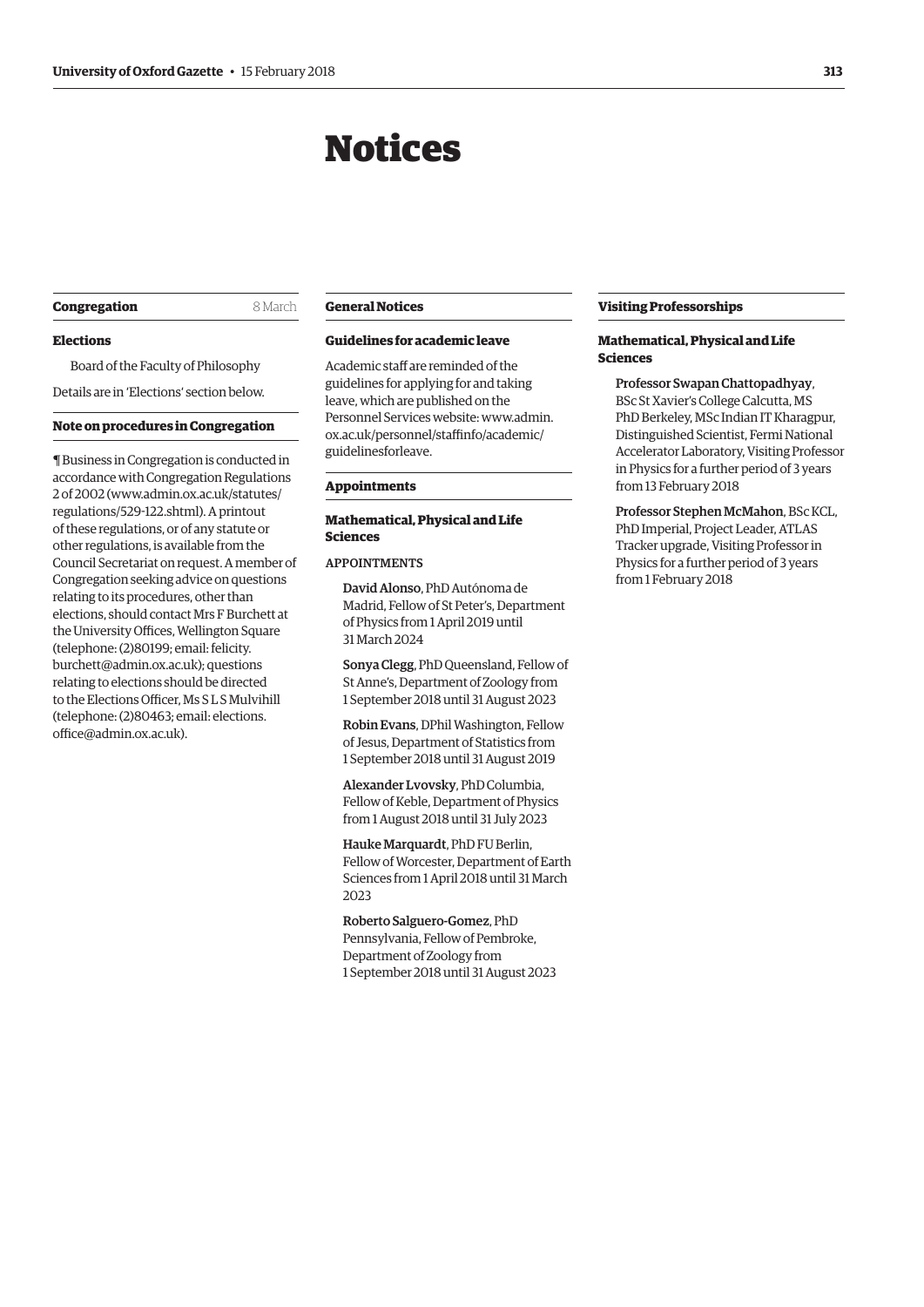## <span id="page-7-0"></span>Lectures

## Examinations and Boards

#### **Humanities**

#### **Oriental Studies**

#### OTTOMAN STUDIES SEMINAR

The following seminars will take place on Tuesdays. More information: asli. [niyazioglu@orinst.ox.ac.uk. Conveners:](mailto:asli.niyazioglu@orinst.ox.ac.uk)  John-Paul Ghobrial, Aslı Niyazioğlu

#### Nir Shafir, UC San Diego

*11am, 20 Feb, Old Common Room, Balliol*: 'Rethinking global history through Ottoman travelogues: Arabic travel writing from the 16th to 18th centuries'

Rhoads Murphey, Birmingham *4pm, 6 Mar, Cohen Quad, Exeter*: 'Some observations on Kemalpasha-zade's chronicle: the disorderly relationship between author, patron and copyist(s) in the composition and transmission of Ottoman historical texts'

#### **Institutes, Centres and Museums**

#### **Bodleian**

#### INTRODUCING ANCIENT SCRIPT

Dr Jieun Kiaer will lecture at 5.15pm on 21 February in Room 2, Taylor Institution Library. Convener: Dr Johanneke Sytsema *Subject*: 'Korean script'

**Colleges, Halls and Societies**

#### **New College**

Professor Sir Tim O'Shea, Principal, Edinburgh, will lecture at the Prospect Dinner at 7pm on 21 March at New College. [More information: shelleycouper@hotmail.](mailto:shelleycouper@hotmail.com) com. Convener: Professor Yorick Wilks *Subject*: 'Reflections on 15 years as principal of the University of Edinburgh'

#### **Examinations for the Degree of Doctor of Philosophy**

*This content has been removed as it contains personal information protected under the Data Protection Act.*

#### **Changes to Examination Regulations**

For the complete text of each regulation listed below and a listing of all changes to regulations for this year to date, [please see www.ox.ac.uk/gazette/](www.ox.ac.uk/gazette/examinationregulations) examinationregulations.

#### **Social Sciences Board**

MPHIL IN RUSSIAN AND EAST EUROPEAN **STUDIES** 

*corrigendum* to MPhil in Russian and East European Studies published in the 7 December 2017 *Gazette*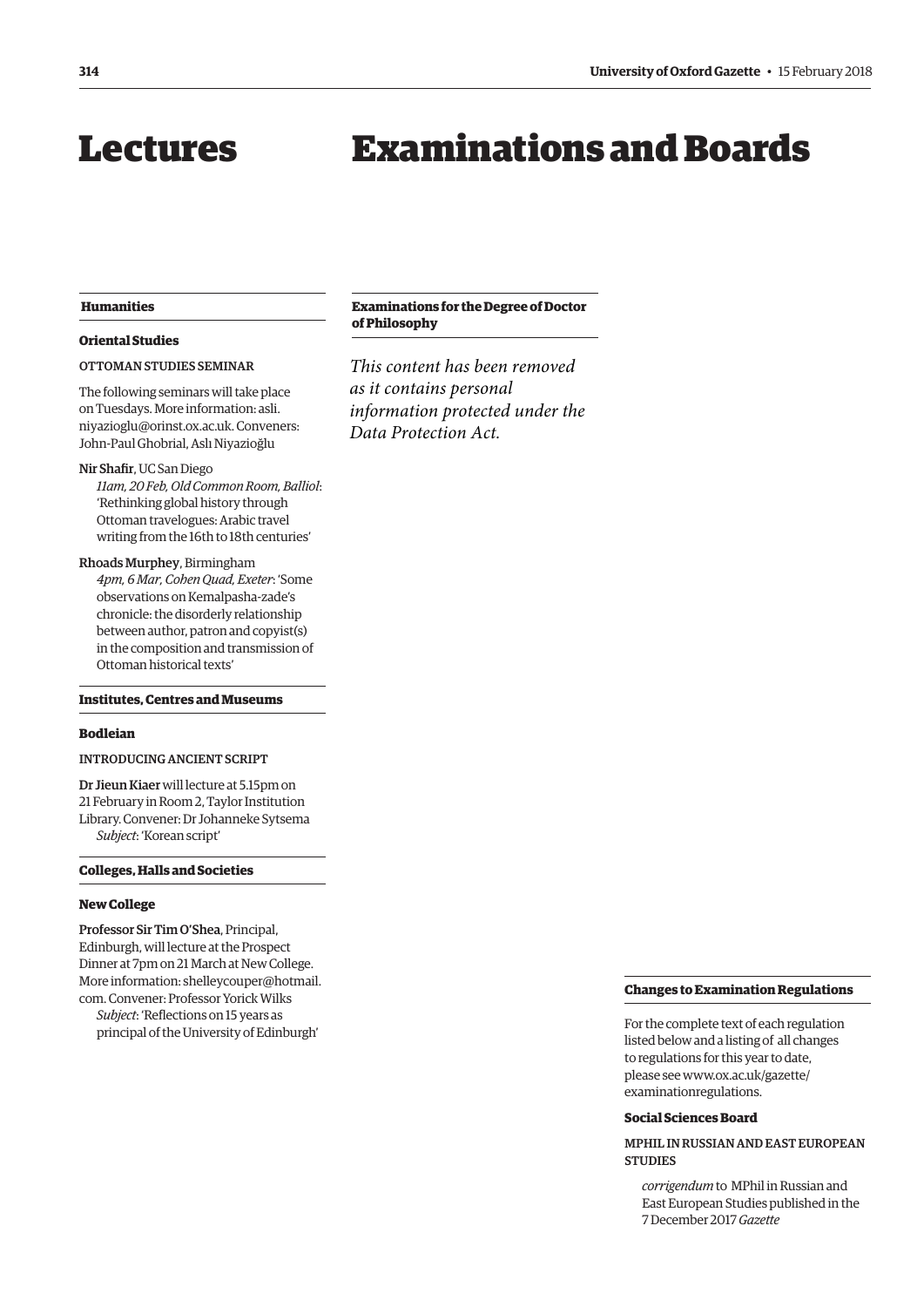## <span id="page-8-0"></span>Colleges, Halls and Societies

## Elections

#### **Memorial Events**

#### **Christ Church**

A memorial service for Dr Paul Kent, formerly Dr Lee's Reader in Chemistry, and President of Van Mildert College, Durham, will be held at 2.30pm on 23 February at Christ Church Cathedral. The service will be followed by a reception in the Great Hall. All are welcome.

### **Obituaries**

#### **Worcester**

- Anthony Ernest Harvey, 9 January 2018; 1949. Aged 87.
- Thomas George McFadden, 12 December 2017; 1968.
- Jacob Myron Price, 6 May 2015; 1949.
- Aged 89.
- Thomas Patrick Cromarty Whitehead, 19 January 2018; 1997. Aged 39.

The lists of vacancies below include the names of those members whose terms of office are now coming to a close (thereby prompting the elections now advertised). This is for administrative purposes only (to better identify which places are due for election) and does not indicate the members' eligibility or willingness to stand for re-election. Current members who have already served two consecutive full terms are reminded to check if they must now stand down, and may only stand for reelection after one full term has passed.

#### **Uncontested Elections** 1 March

#### **Divisional Boards**

#### SOCIAL SCIENCES DIVISIONAL BOARD

• One member elected by and from the academic members of the Department of Sociology

Following the close of the nomination period on Thursday 1 February 2018, the following was deemed to have been elected unopposed to hold office with immediate effect until MT 2019:

Dr Paul Irwin Crookes, BSc LSE, MPhil PhD Camb, School for Interdisciplinary Area Studies

#### **Faculty Boards**

#### BOARD OF THE FACULTY OF LAW

• One Ordinary Member elected by and from all members of the faculty exclusive of the persons qualified to be Official Members as per Regulation 10 of Council Regulations 19 of 2002

Following the close of the nomination period on Thursday 1 February 2018, the following was deemed to have been elected unopposed to hold office with immediate effect until MT 2019:

Julie A Dickson, LLB Glas, MA DPhil Oxf, Fellow of Somerville

#### BOARD OF THE FACULTY OF PHILOSOPHY

• Three persons elected by and from the members of the Faculty of Philosophy

Following the close of the nomination period on Thursday 1 February 2018, the following were deemed to have been elected unopposed to hold office with immediate effect until MT 2019:

L Castagnoli, BA Bologna, MA Oxf, PhD Camb, Fellow of Oriel

J Schear, BA San Diego, PhD Chicago, Student of Christ Church

W T M Sinclair, MA Oxf, MPhil PhD UCL, Fellow of Wadham

#### **Lapsed vacancies**

As no nominations were received, the following vacancy has now lapsed and, in accordance with the regulations, must remain vacant until an appointment is made jointly by the Proctors and Vice-Chancellor.

Any eligible member of Congregation who wishes to be considered for appointment to this vacancy is asked to contact the Elections Officer [\(shirley.mulvihill@admin.](mailto:shirley.mulvihill@admin.ox.ac.uk) [ox.ac.uk\) by](mailto:shirley.mulvihill@admin.ox.ac.uk) 1 March.

#### SOCIAL SCIENCES DIVISIONAL BOARD

• One member elected by and from the academic members of the School of Interdisciplinary Area Studies (SIAS), to hold office with immediate effect until MT 2019 [new position]

**Elections** 8 March

#### **Call for nominations**

The nomination period for the elections below closed at **4pm on 8 February**.

#### **Faculty Boards**

#### BOARD OF THE FACULTY OF PHILOSOPHY

• One person elected by and from the members of the Faculty of Philosophy to hold office from TT 2018 until MT 2019 [*vice* Dr Chris Timpson, Brasenose]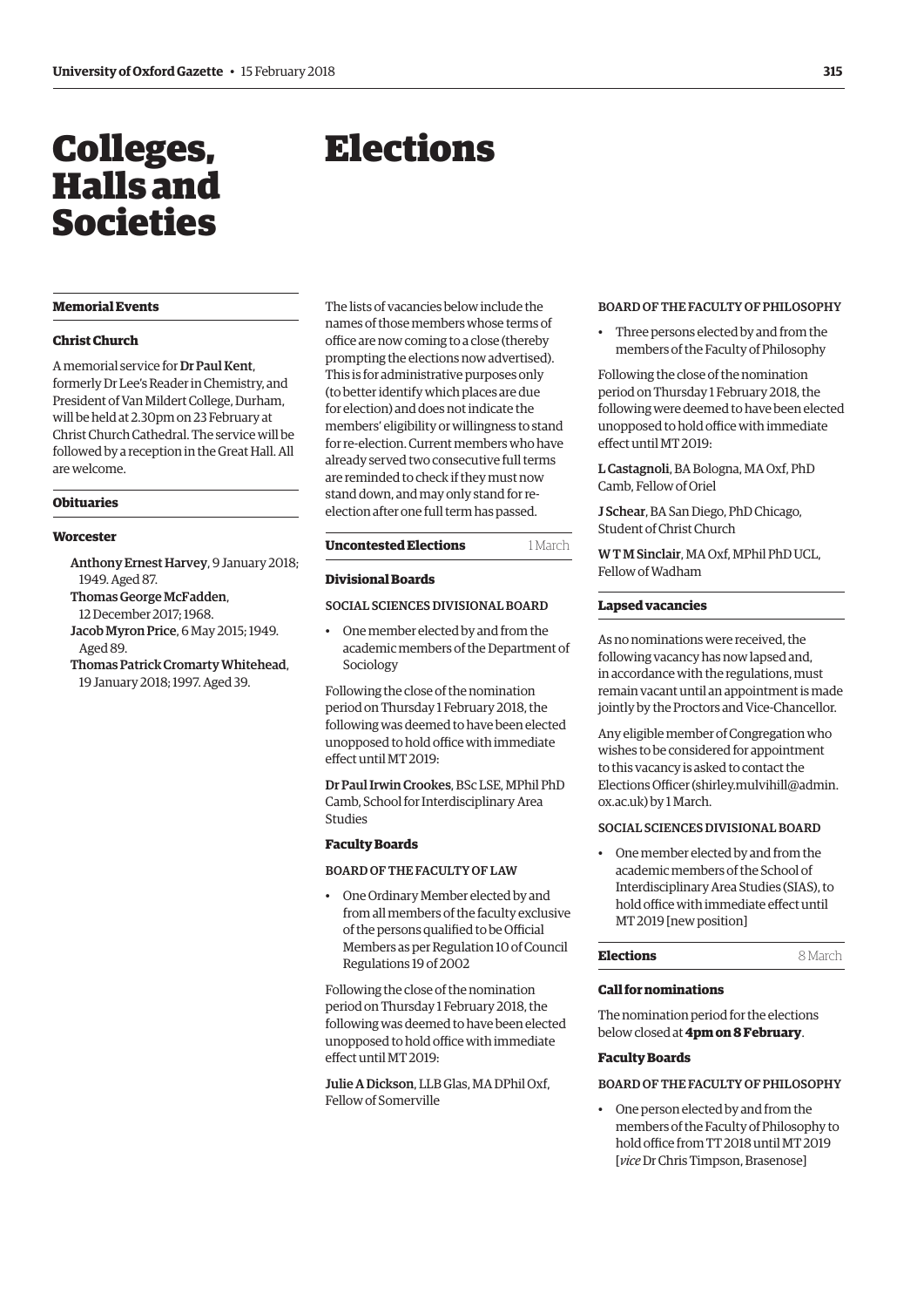#### <span id="page-9-0"></span>*The following nomination has been received*:

Professor W J Mander, BA Lond, BPhil MA DPhil Oxf, Fellow of Harris Manchester

*Nominated by*:

A D Gomes, Trinity J E Grant, Exeter E R F Harcourt, Keble M M Peramatzis, Worcester

#### **General Notes:**

Nominations in writing for the elections on 8 March, by four members of Congregation other than the candidate, were received by the Elections Office at the University Offices, Wellington Square, up to **4pm on 8 February**.

Candidates were invited to include with their nomination forms a written statement of no more than 250 words setting out his or her reasons for standing, and qualifications for the office being sought.

In the event of a contested election, Candidates' statements will be available online at [www.admin.ox.ac.uk/elections](http://www.admin.ox.ac.uk/elections)  and published in the *Gazette* dated 22 February. Voters may wish to wait until they have read these statements before returning their ballot papers. Ballot papers will be sent out to members of Congregation as soon as possible after the closing date for nominations. Completed ballot papers must be received by the Elections Office no later than **4pm on 8 March**.

If the number of nominations received by the closing date is no more than sufficient to fill the vacancies, the candidates nominated shall be deemed to be duly elected as of the close of the nomination period on Thursday 8 February 2018. When required, places will be allocated according to academic standing, as defined in Council Regulations 22 of 2002, Part 2: Academic Precedence and Standing, made by Council on 26 June 2002.

If the number of nominations received by the closing date is less than sufficient to fill the vacancies, those candidates nominated will be deemed elected unopposed, and the remaining vacancies will lapse, in which case, in accordance with the regulations, the places must remain vacant until appointments are made jointly by the Vice-Chancellor and Proctors.

For further information, please contact the Elections Officer [\(shirley.mulvihill@admin.](mailto:shirley.mulvihill@admin.ox.ac.uk) [ox.ac.uk\).](mailto:shirley.mulvihill@admin.ox.ac.uk) 

#### **Advertising enquiries**

*Email*: [gazette.ads@admin.ox.ac.uk](mailto:gazette.ads@admin.ox.ac.uk)  *Telephone*: 01865 (2)80548 *Web*[: www.ox.ac.uk/gazette/](www.ox.ac.uk/gazette/classifiedadvertising) classifiedadvertising

#### **Deadline**

Advertisements are to be received by **noon on Wednesday** of the week before publication (ie eight days before publication). Advertisements must be submitted online.

#### **Charges**

Commercial advertisers: £30 per insertion of up to 70 words, or £60 per insertion of 71–150 words.

Private advertisers: £20 per insertion of up to 70 words, or £40 per insertion of 71–150 words.

Advertisements which are placed only in the online edition of the *Gazette* are reduced to £20 per insertion for commercial advertisers and £10 per insertion for private advertisers for 70-word advertisements (or £40 and £20 respectively for 150-word advertisements).

See our website for examples of whether an advertisement is considered commercial [or private: www.ox.ac.uk/gazette/](www.ox.ac.uk/gazette/classifiedadvertising) classifiedadvertising.

#### **Online submission and payment**

Advertisements must be submitted and paid for online, using a credit card or debit card, through a secure website. For details, see [www.ox.ac.uk/gazette/classifiedadvertising.](http://www.ox.ac.uk/gazette/classifiedadvertising)

#### **Miscellaneous**

#### **Oxford Foundry**

**The Oxford Foundry** is the University's new entrepreneurship centre, located on Hythe Bridge St. It's for all students of the University, regardless of discipline or degree level; much of it is student-led. Since it opened in 2017, it has welcomed around 1,000 students and produced a range of workshops, meetings and events focused on helping students to develop an entrepreneurial mindset. More events and programmes are planned. Information: [www.](http://www.oxfordfoundry.ox.ac.uk) [oxfordfoundry.ox.ac.uk.](http://www.oxfordfoundry.ox.ac.uk)

#### **Study day**

**Oxford Centre for Spiritual Growth** will hold a study day led by Bishop Stephen Cottrell on the work of the artist Stanley Spencer, entitled 'Christ in the wilderness'. It will be held 10am–4pm on Sat 24 Mar at Corpus Christi. More information: [www.ocsg.uk.net.](http://www.ocsg.uk.net)

#### **Groups and societies**

**The Oxford University Newcomers' Club** at the University Club, 11 Mansfield Rd, OX1 3SZ, welcomes the wives, husbands or partners of visiting scholars, of graduate students and of newly appointed academic and administrative members of the University. We offer help, advice, information and the opportunity to meet others socially. Informal coffee mornings are held in the club every Wednesday 10.30am–noon (excluding the Christmas vacation). Newcomers with children (0–4) meet every Fri in term 10.15am–11.45am. We have a large programme of events including tours of colleges, museums and other places of interest. Other term-time activities include a book group, informal conversation group, garden group, antiques group, opportunity to explore Oxfordshire and an opportunities in Oxford group. Visit our website: [www.](http://www.newcomers.ox.ac.uk) [newcomers.ox.ac.uk.](http://www.newcomers.ox.ac.uk)

#### **Oxford Research Staff Society (OxRSS)**

is run by and for Oxford research staff. It provides researchers with social and professional networking opportunities, and a voice in University decisions that affect them. Membership is free and automatic for all research staff employed by the University of Oxford. For more information and to keep up to date, see: web: [www.oxrss.ox.ac.uk;](http://www.oxrss.ox.ac.uk)  Facebook: [http://fb.me/oxrss; Tw](http://fb.me/oxrss)itter: @ [ResStaffOxford; mailing list: researchstaff](mailto:researchstaff-subscribe@maillist.ox.ac.uk)subscribe[@maillist.ox.ac.uk.](mailto:researchstaff-subscribe@maillist.ox.ac.uk)

#### **Restoration and conservation of antique furniture**

**John Hulme** undertakes all aspects of restoration. 30 years' experience. Collection and delivery. For free advice, telephone or write to the Workshop, 11A High St, Chipping Norton, Oxon, OX7 5AD. Tel: 01608 641692.

#### **Services offered**

**Big or small, we ship it all**. Plus free pick up anywhere in Oxford. Also full printing services available (both online and serviced), 24-hour photocopying, private mailing addresses, fax bureau, mailing services and much more. Contact or visit Mail Boxes Etc, 266 Banbury Rd, Oxford. Tel: 01865 514655. Fax: 01865 514656. Email: [staff@mbesummertown.co.uk.](mailto:staff@mbesummertown.co.uk)  Also at 94 London Rd, Oxford. Tel: 01865 [741729. Fax: 01865 742431. Email: staff@](mailto:staff@mbeheadington.co.uk) mbeheadington.co.uk.

## Advertisements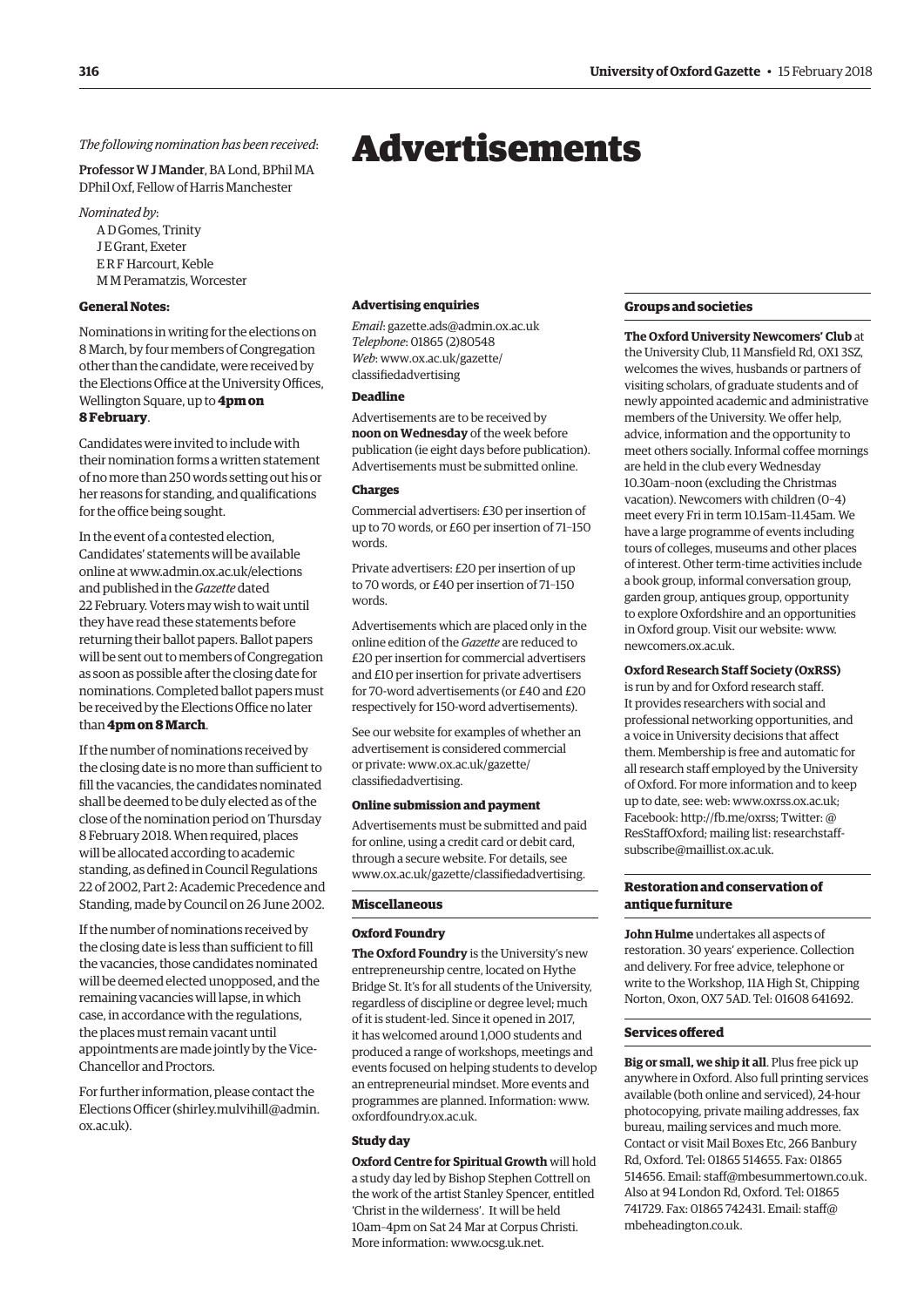#### **Houses to let**

**A 3-bedroom terraced house** with beautiful garden equipped with shed. This partfurnished property is located in an ideal position for the city centre, train station and also the Thames. Accommodation comprises hallway, front living room with lovely bay window, wooden floors, rear dining room/ study looking onto garden; kitchen includes under-counter fridge, large freezer, gas hob, cooker and washing machine. A utility room off the kitchen includes a tumble drier and leads onto separate WC on the ground floor. The first floor has 3 bedrooms (2 double, 1 good-sized single) and a recently refurbished bathroom with shower over bath and heated towel rail. Gch and double-glazed windows. Permit on-street parking. There is a Tesco, school and nursery within 5–7 min walk. The property is marketed by NOPS, but we are responsible for finding new tenants. Please call NOPS at 01865 809157 to arrange a viewing. [See: www.rightmove.co.uk/property-to-rent/](www.rightmove.co.uk/property-to-rent/property-52108221.html) property-52108221.html.

#### **Accommodation offered**

#### *Graduate Accommodation Office*

The Graduate Accommodation Office provides affordable accommodation to full-time graduate students of the [University. Please see www.admin.ox.ac.](www.admin.ox.ac.uk/graduateaccommodation) uk/graduateaccommodation. Academic visitors, staff and part-time students may wish to register for Student Pad, a website where private landlords advertise for tenants associated with the University: [www.oxfordstudentpad.co.uk.](http://www.oxfordstudentpad.co.uk)

**scottfraser** – market leaders for quality Oxfordshire property. Selling, letting, buying, renting, investing – we are here to help. Visit [www.scottfraser.co.uk fo](http://www.scottfraser.co.uk)r more information or call: Headington sales: 01865 759500; Summertown sales: 01865 553900; East Oxford sales: 01865 244666; Witney sales: 01993 705507; Headington lettings: 01865 761111; Summertown lettings: 01865 554577; East Oxford and student lettings: 01865 244666; Witney lettings: 01993 777909.

#### **Self-catering apartments**

**Visiting Oxford?** Studio, 1-, 2- and 3-bed properties conveniently located for various colleges and University departments. Available from 1 week to several months. Apartments are serviced, with linen provided and all bills included. Details, location maps and photos can be found on our website at [www.](http://www.shortletspace.co.uk) [shortletspace.co.uk. Co](http://www.shortletspace.co.uk)ntact us by email on [stay@shortletspace.co.uk or](mailto:stay@shortletspace.co.uk) call us on 01993 811711.

#### **Looking for 5-star serviced**

**accommodation** right in the heart of the city? Swailes Suites offer city-centre, awardwinning maisonettes and apartments providing that 'home from home' feel that will help you get the most out of your stay. The Swailes Suites 'easy in, easy out' flexible booking arrangements, from 3 days to 6 months, together with good transport links make arrival and departure hassle-free. Check out our website at [www.swailessuites.co.uk,](http://www.swailessuites.co.uk)  contact Debbie on 01865 318547 or email [debbie@nops.co.uk. Of](mailto:debbie@nops.co.uk)fice established more than 25 years in 47 Walton Street, Jericho, OX2 6AD.

**The only Visit England five-star rated**

self-catering accommodation in Oxford city centre. In the heart of the city, a quiet location overlooking the Castle mound. 1-bedroom semi-serviced apartment with highest-quality facilities: a location and set-up that cannot be bettered for an academic, professional let. Modern luxury at its comfortable best. Web: [www.pmcdomus.co.uk. Em](http://www.pmcdomus.co.uk)ail: pat@ pmcdomus.co.uk. Tel: 01869 277557.

#### **Holiday lets**

**Cornwall** cottage and restored chapel in quiet hamlet on South West Coast Path within 100m of the sea and minutes from Caerhays and Heligan. Each property sleeps 6. Comfortably furnished, c/h, wood burner and broadband. Ideal for reading, writing, painting, walking, bathing, bird watching. Beautiful beach perfect for bucket and spade family holidays. Short winter breaks available from £250. Tel: 01865 558503 or 07917 864113. Email: [gabriel.amherst@btconnect.com. Se](mailto:gabriel.amherst@btconnect.com)e: [www.](http://www.cornwallcornwall.com) [cornwallcornwall.com.](http://www.cornwallcornwall.com)

**Choose from over 11,000 holiday villas** and apartments in Spain with Clickstay. We make it easy for you to make the perfect choice with our verified renter reviews and a dedicated customer services team. You can choose from modern apartments in Mallorca to whitewashed traditional fincas in Tenerife from just £73 pw! Many of our rental properties have private pools, sea views and large gardens with BBQ facilities. See: [www.](http://www.clickstay.com/spain) [clickstay.com/spain.](http://www.clickstay.com/spain)

#### **Room with stunning sea and mountain**

**views** in anglophone widower's home in rural setting on outskirts of a quiet Cretan village. Double bed, private shower, Wi-Fi, shared use of kitchen, 10 mins' drive to beach, year round. Transport required, £30 per day. Email: [gialerak@gmail.com.](mailto:gialerak@gmail.com)

#### **Lovely house to rent in Ste-Suzanne**,

Pays de la Loire. Village classified 'one of the most beautiful in France'. Ideally positioned, unspoiled countryside, next to best boulangerie in area! Village has open-air swimming pool in summer. Easily accessible: UK seaports/airports. Great for walking, relaxing, markets, creative projects. Sleeps up to 9. £350–£600 pw. Email: penboreham@ ntlworld.com. Tel: 01865 424749. Web: [http://](http://ste-suzanne.sitey.me) [ste-suzanne.sitey.me.](http://ste-suzanne.sitey.me)

#### **Property for sale**

**Mosaics, Oxford** – an exciting new development and demonstrator NHS Healthy New Town – within easy reach of the city and Headington via networks of cycle routes and public transport. Stylish and architecturally elegant properties: prices from £360,000 for a 2-bedroom apartment and from £595,000 for a 3-bedroom house. Show apartment open daily 10am–5.30pm. Help to Buy available. Contact Savills: 01865 269010. For more information see: [http://mosaicsoxford.co.uk.](http://mosaicsoxford.co.uk)